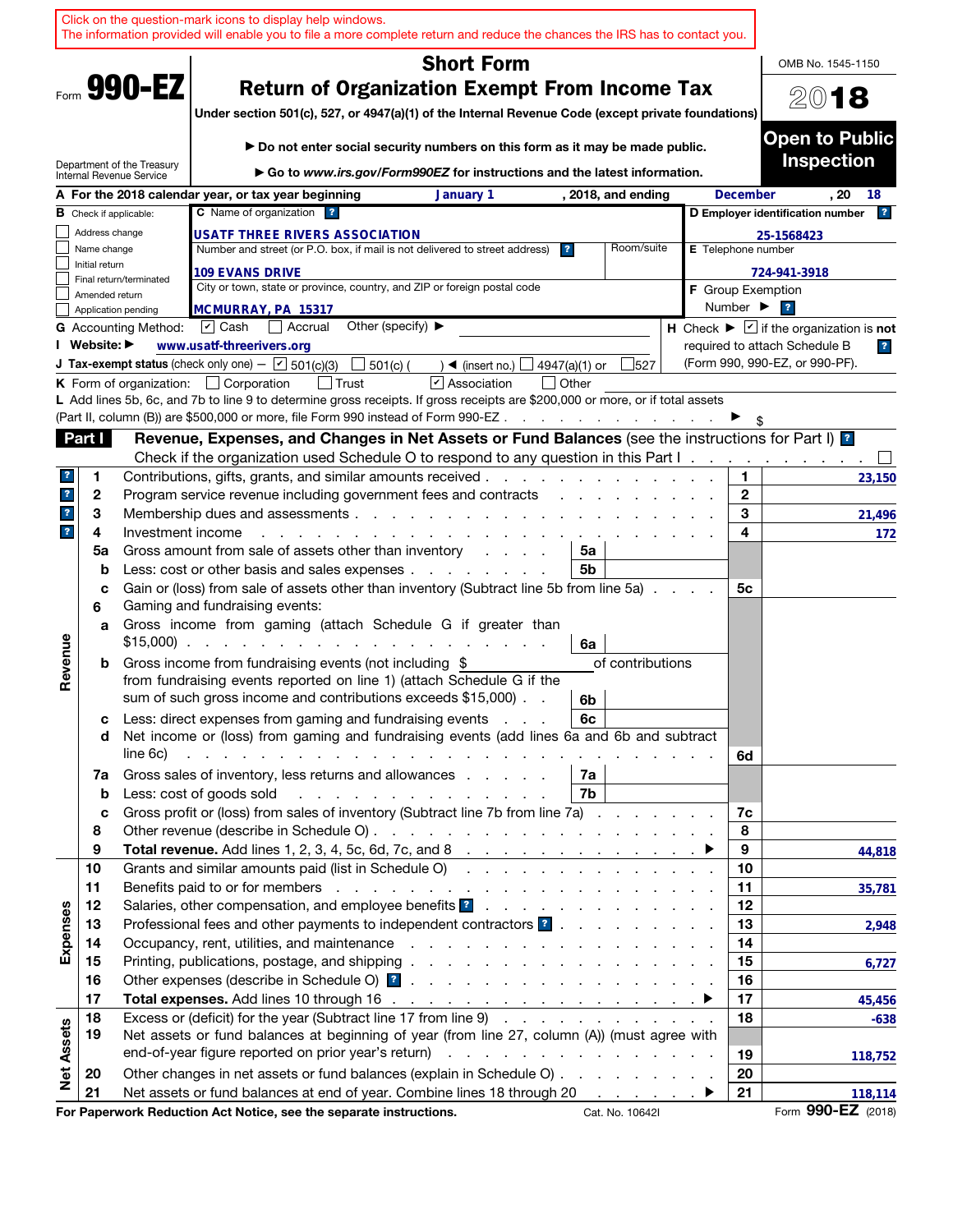|                         | Form 990-EZ (2018)                                                                                                                                                                                                                  |                                                                                                                 |                                  |                                                                           |            | Page 2                                   |
|-------------------------|-------------------------------------------------------------------------------------------------------------------------------------------------------------------------------------------------------------------------------------|-----------------------------------------------------------------------------------------------------------------|----------------------------------|---------------------------------------------------------------------------|------------|------------------------------------------|
|                         | <b>Balance Sheets</b> (see the instructions for Part II)<br>Part II                                                                                                                                                                 |                                                                                                                 |                                  |                                                                           |            |                                          |
|                         | Check if the organization used Schedule O to respond to any question in this Part II                                                                                                                                                |                                                                                                                 |                                  |                                                                           |            |                                          |
|                         |                                                                                                                                                                                                                                     |                                                                                                                 |                                  | (A) Beginning of year                                                     |            | (B) End of year                          |
| 22                      | Cash, savings, and investments                                                                                                                                                                                                      |                                                                                                                 |                                  | 118,752 22                                                                |            | 118,114                                  |
| 23                      | Land and buildings.                                                                                                                                                                                                                 |                                                                                                                 |                                  |                                                                           | 23         |                                          |
| 24                      | Other assets (describe in Schedule O)                                                                                                                                                                                               |                                                                                                                 |                                  |                                                                           | 24         |                                          |
| 25                      |                                                                                                                                                                                                                                     |                                                                                                                 |                                  |                                                                           |            |                                          |
|                         | Total assets                                                                                                                                                                                                                        |                                                                                                                 |                                  | 118,752 25                                                                |            | 118,114                                  |
| 26                      | <b>Total liabilities</b> (describe in Schedule O) (enterprise on the contract of the contract of the contract of the contract of the contract of the contract of the contract of the contract of the contract of the contract of th |                                                                                                                 |                                  |                                                                           | 26         |                                          |
| 27                      | <b>Net assets or fund balances</b> (line 27 of column $(B)$ must agree with line 21) $\ldots$                                                                                                                                       |                                                                                                                 |                                  | $118,752$ 27                                                              |            | 118,114                                  |
| Part III                | Statement of Program Service Accomplishments (see the instructions for Part III)                                                                                                                                                    |                                                                                                                 |                                  |                                                                           |            |                                          |
|                         | Check if the organization used Schedule O to respond to any question in this Part III                                                                                                                                               |                                                                                                                 |                                  | .                                                                         |            | <b>Expenses</b><br>(Required for section |
|                         | What is the organization's primary exempt purpose?                                                                                                                                                                                  |                                                                                                                 |                                  |                                                                           |            | $501(c)(3)$ and $501(c)(4)$              |
|                         | Describe the organization's program service accomplishments for each of its three largest program services,                                                                                                                         |                                                                                                                 |                                  |                                                                           |            | organizations; optional for              |
|                         | as measured by expenses. In a clear and concise manner, describe the services provided, the number of                                                                                                                               |                                                                                                                 |                                  |                                                                           |            | others.)                                 |
|                         | persons benefited, and other relevant information for each program title.                                                                                                                                                           |                                                                                                                 |                                  |                                                                           |            |                                          |
| 28                      |                                                                                                                                                                                                                                     |                                                                                                                 |                                  |                                                                           |            |                                          |
|                         |                                                                                                                                                                                                                                     |                                                                                                                 |                                  |                                                                           |            |                                          |
|                         |                                                                                                                                                                                                                                     |                                                                                                                 |                                  |                                                                           |            |                                          |
| $\overline{\mathbf{r}}$ | (Grants \$                                                                                                                                                                                                                          | ) If this amount includes foreign grants, check here $\ldots$ $\blacksquare$                                    |                                  |                                                                           | 28a        |                                          |
| 29                      |                                                                                                                                                                                                                                     |                                                                                                                 |                                  |                                                                           |            |                                          |
|                         |                                                                                                                                                                                                                                     |                                                                                                                 |                                  |                                                                           |            |                                          |
|                         |                                                                                                                                                                                                                                     |                                                                                                                 |                                  |                                                                           |            |                                          |
|                         |                                                                                                                                                                                                                                     |                                                                                                                 |                                  |                                                                           |            |                                          |
|                         | (Grants \$                                                                                                                                                                                                                          | ) If this amount includes foreign grants, check here                                                            |                                  |                                                                           | 29a        |                                          |
| 30                      |                                                                                                                                                                                                                                     |                                                                                                                 |                                  |                                                                           |            |                                          |
|                         |                                                                                                                                                                                                                                     |                                                                                                                 |                                  |                                                                           |            |                                          |
|                         |                                                                                                                                                                                                                                     |                                                                                                                 |                                  |                                                                           |            |                                          |
|                         | (Grants \$                                                                                                                                                                                                                          | ) If this amount includes foreign grants, check here                                                            |                                  |                                                                           | <b>30a</b> |                                          |
|                         | 31 Other program services (describe in Schedule O)                                                                                                                                                                                  | the contract of the contract of the contract of the contract of the contract of the contract of the contract of |                                  |                                                                           |            |                                          |
|                         | (Grants \$                                                                                                                                                                                                                          | ) If this amount includes foreign grants, check here                                                            |                                  |                                                                           | 31a        |                                          |
|                         |                                                                                                                                                                                                                                     |                                                                                                                 |                                  |                                                                           |            |                                          |
|                         |                                                                                                                                                                                                                                     |                                                                                                                 |                                  |                                                                           |            |                                          |
|                         | 32 Total program service expenses (add lines 28a through 31a)                                                                                                                                                                       |                                                                                                                 |                                  |                                                                           | 32         |                                          |
| <b>Part IV</b>          | List of Officers, Directors, Trustees, and Key Employees (list each one even if not compensated-see the instructions for Part IV)                                                                                                   |                                                                                                                 |                                  |                                                                           |            |                                          |
|                         | Check if the organization used Schedule O to respond to any question in this Part IV                                                                                                                                                |                                                                                                                 |                                  | and a state of the state of the                                           |            |                                          |
|                         |                                                                                                                                                                                                                                     | (b) Average                                                                                                     | (c) Reportable ?<br>compensation | (d) Health benefits,<br>contributions to employee (e) Estimated amount of |            |                                          |
|                         | (a) Name and title                                                                                                                                                                                                                  | hours per week<br>devoted to position                                                                           | (Forms W-2/1099-MISC)            | benefit plans, and                                                        |            | other compensation                       |
|                         |                                                                                                                                                                                                                                     |                                                                                                                 | (if not paid, enter -0-)         | deferred compensation                                                     |            |                                          |
|                         |                                                                                                                                                                                                                                     |                                                                                                                 |                                  |                                                                           |            |                                          |
|                         |                                                                                                                                                                                                                                     |                                                                                                                 |                                  |                                                                           |            |                                          |
|                         |                                                                                                                                                                                                                                     |                                                                                                                 |                                  |                                                                           |            |                                          |
|                         |                                                                                                                                                                                                                                     |                                                                                                                 |                                  |                                                                           |            |                                          |
|                         |                                                                                                                                                                                                                                     |                                                                                                                 |                                  |                                                                           |            |                                          |
|                         |                                                                                                                                                                                                                                     |                                                                                                                 |                                  |                                                                           |            |                                          |
|                         |                                                                                                                                                                                                                                     |                                                                                                                 |                                  |                                                                           |            |                                          |
|                         |                                                                                                                                                                                                                                     |                                                                                                                 |                                  |                                                                           |            |                                          |
|                         |                                                                                                                                                                                                                                     |                                                                                                                 |                                  |                                                                           |            |                                          |
|                         |                                                                                                                                                                                                                                     |                                                                                                                 |                                  |                                                                           |            |                                          |
|                         |                                                                                                                                                                                                                                     |                                                                                                                 |                                  |                                                                           |            |                                          |
|                         |                                                                                                                                                                                                                                     |                                                                                                                 |                                  |                                                                           |            |                                          |
|                         |                                                                                                                                                                                                                                     |                                                                                                                 |                                  |                                                                           |            |                                          |
|                         |                                                                                                                                                                                                                                     |                                                                                                                 |                                  |                                                                           |            |                                          |
|                         |                                                                                                                                                                                                                                     |                                                                                                                 |                                  |                                                                           |            |                                          |
|                         |                                                                                                                                                                                                                                     |                                                                                                                 |                                  |                                                                           |            |                                          |
|                         |                                                                                                                                                                                                                                     |                                                                                                                 |                                  |                                                                           |            |                                          |
|                         |                                                                                                                                                                                                                                     |                                                                                                                 |                                  |                                                                           |            |                                          |
|                         |                                                                                                                                                                                                                                     |                                                                                                                 |                                  |                                                                           |            |                                          |
|                         |                                                                                                                                                                                                                                     |                                                                                                                 |                                  |                                                                           |            |                                          |
|                         |                                                                                                                                                                                                                                     |                                                                                                                 |                                  |                                                                           |            |                                          |
|                         |                                                                                                                                                                                                                                     |                                                                                                                 |                                  |                                                                           |            |                                          |
|                         |                                                                                                                                                                                                                                     |                                                                                                                 |                                  |                                                                           |            |                                          |
|                         |                                                                                                                                                                                                                                     |                                                                                                                 |                                  |                                                                           |            |                                          |
|                         |                                                                                                                                                                                                                                     |                                                                                                                 |                                  |                                                                           |            |                                          |

 $\mathbf{?}$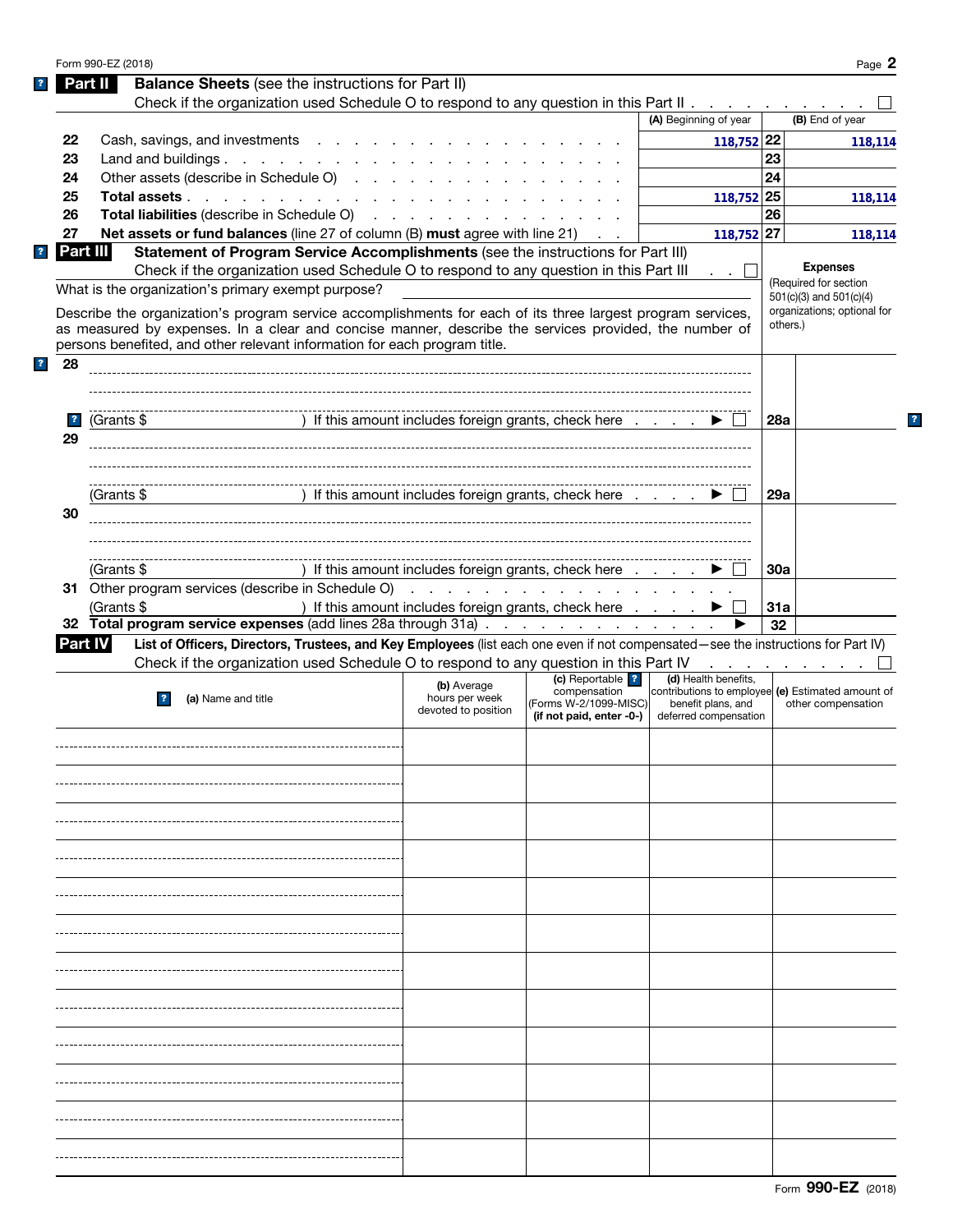|               | Form 990-EZ (2018)                                                                                                                                                                                                                                                                                                                               |            |     | Page 3    |
|---------------|--------------------------------------------------------------------------------------------------------------------------------------------------------------------------------------------------------------------------------------------------------------------------------------------------------------------------------------------------|------------|-----|-----------|
| <b>Part V</b> | Other Information (Note the Schedule A and personal benefit contract statement requirements in the<br>instructions for Part V.) Check if the organization used Schedule O to respond to any question in this Part V                                                                                                                              |            |     |           |
|               |                                                                                                                                                                                                                                                                                                                                                  |            | Yes | <b>No</b> |
| 33            | Did the organization engage in any significant activity not previously reported to the IRS? If "Yes," provide a                                                                                                                                                                                                                                  | 33         |     |           |
| 34            | Were any significant changes made to the organizing or governing documents? If "Yes," attach a conformed<br>copy of the amended documents if they reflect a change to the organization's name. Otherwise, explain the<br>change on Schedule O. See instructions<br>and a strain and a strain and                                                 | 34         |     |           |
| 35а           | Did the organization have unrelated business gross income of \$1,000 or more during the year from business<br>activities (such as those reported on lines 2, 6a, and 7a, among others)?                                                                                                                                                          | 35a        |     |           |
| b<br>C        | If "Yes" to line 35a, has the organization filed a Form 990-T for the year? If "No," provide an explanation in Schedule O<br>Was the organization a section 501(c)(4), 501(c)(5), or 501(c)(6) organization subject to section 6033(e) notice,<br>reporting, and proxy tax requirements during the year? If "Yes," complete Schedule C, Part III | 35b<br>35c |     |           |
| 36            | Did the organization undergo a liquidation, dissolution, termination, or significant disposition of net assets<br>during the year? If "Yes," complete applicable parts of Schedule N                                                                                                                                                             | 36         |     |           |
| 37a           | Enter amount of political expenditures, direct or indirect, as described in the instructions $\blacktriangleright$   37a                                                                                                                                                                                                                         |            |     |           |
| b<br>38a      | Did the organization borrow from, or make any loans to, any officer, director, trustee, or key employee or were                                                                                                                                                                                                                                  | 37b        |     | V         |
| b             | any such loans made in a prior year and still outstanding at the end of the tax year covered by this return?<br>If "Yes," complete Schedule L, Part II and enter the total amount involved<br>38b<br>and the control of                                                                                                                          | 38a        |     | V         |
| 39            | Section 501(c)(7) organizations. Enter:                                                                                                                                                                                                                                                                                                          |            |     |           |
| а<br>b        | Initiation fees and capital contributions included on line 9<br>39a<br>Gross receipts, included on line 9, for public use of club facilities<br>39 <sub>b</sub><br>the contract of the contract of                                                                                                                                               |            |     |           |
| 40a           | Section 501(c)(3) organizations. Enter amount of tax imposed on the organization during the year under:<br>section 4911 ▶<br>; section 4912<br>; section 4955 $\blacktriangleright$                                                                                                                                                              |            |     |           |
| b             | Section 501(c)(3), 501(c)(4), and 501(c)(29) organizations. Did the organization engage in any section 4958<br>excess benefit transaction during the year, or did it engage in an excess benefit transaction in a prior year<br>that has not been reported on any of its prior Forms 990 or 990-EZ? If "Yes," complete Schedule L, Part I        | 40b        |     | V         |
| c<br>d        | Section 501(c)(3), 501(c)(4), and 501(c)(29) organizations. Enter amount of tax imposed<br>on organization managers or disqualified persons during the year under sections 4912,<br>4955, and 4958.<br>the contract of the contract of the<br>Section 501(c)(3), 501(c)(4), and 501(c)(29) organizations. Enter amount of tax on line            |            |     |           |
| е             | All organizations. At any time during the tax year, was the organization a party to a prohibited tax shelter                                                                                                                                                                                                                                     |            |     |           |
|               |                                                                                                                                                                                                                                                                                                                                                  | 40e        |     |           |
| 41            | List the states with which a copy of this return is filed $\blacktriangleright$                                                                                                                                                                                                                                                                  |            |     |           |
|               | Telephone no. $\blacktriangleright$<br>$ZIP + 4$<br>Located at $\blacktriangleright$                                                                                                                                                                                                                                                             |            |     |           |
| b             | a financial account in a foreign country (such as a bank account, securities account, or other financial account)?<br>If "Yes," enter the name of the foreign country ▶                                                                                                                                                                          | 42b        | Yes | No<br>V   |
|               | See the instructions for exceptions and filing requirements for FinCEN Form 114, Report of Foreign Bank and<br>Financial Accounts (FBAR).                                                                                                                                                                                                        |            |     |           |
| c             | At any time during the calendar year, did the organization maintain an office outside the United States?<br>If "Yes," enter the name of the foreign country ▶                                                                                                                                                                                    | 42c        |     | V         |
| 43            | Section 4947(a)(1) nonexempt charitable trusts filing Form 990-EZ in lieu of Form 1041-Check here<br>43                                                                                                                                                                                                                                          |            |     |           |
| 44а           | Did the organization maintain any donor advised funds during the year? If "Yes," Form 990 must be                                                                                                                                                                                                                                                |            | Yes | No        |
|               |                                                                                                                                                                                                                                                                                                                                                  | 44a        |     | V         |
| b             | Did the organization operate one or more hospital facilities during the year? If "Yes," Form 990 must be<br>completed instead of Form 990-EZ<br>the contract of the contract of the contract of the contract of the contract of the contract of the contract of                                                                                  | 44b        |     |           |
| c             | Did the organization receive any payments for indoor tanning services during the year?                                                                                                                                                                                                                                                           | 44c        |     |           |
| d             | If "Yes" to line 44c, has the organization filed a Form 720 to report these payments? If "No," provide an<br>explanation in Schedule O response to the contract of the contract of the contract of the contract of the contract of the contract of the contract of the contract of the contract of the contract of the contract of the cont      | 44d        |     |           |
| 45а           | Did the organization have a controlled entity within the meaning of section 512(b)(13)?                                                                                                                                                                                                                                                          | 45a        |     |           |
| b             | Did the organization receive any payment from or engage in any transaction with a controlled entity within the<br>meaning of section 512(b)(13)? If "Yes," Form 990 and Schedule R may need to be completed instead of                                                                                                                           |            |     |           |
|               |                                                                                                                                                                                                                                                                                                                                                  | 45b        |     |           |